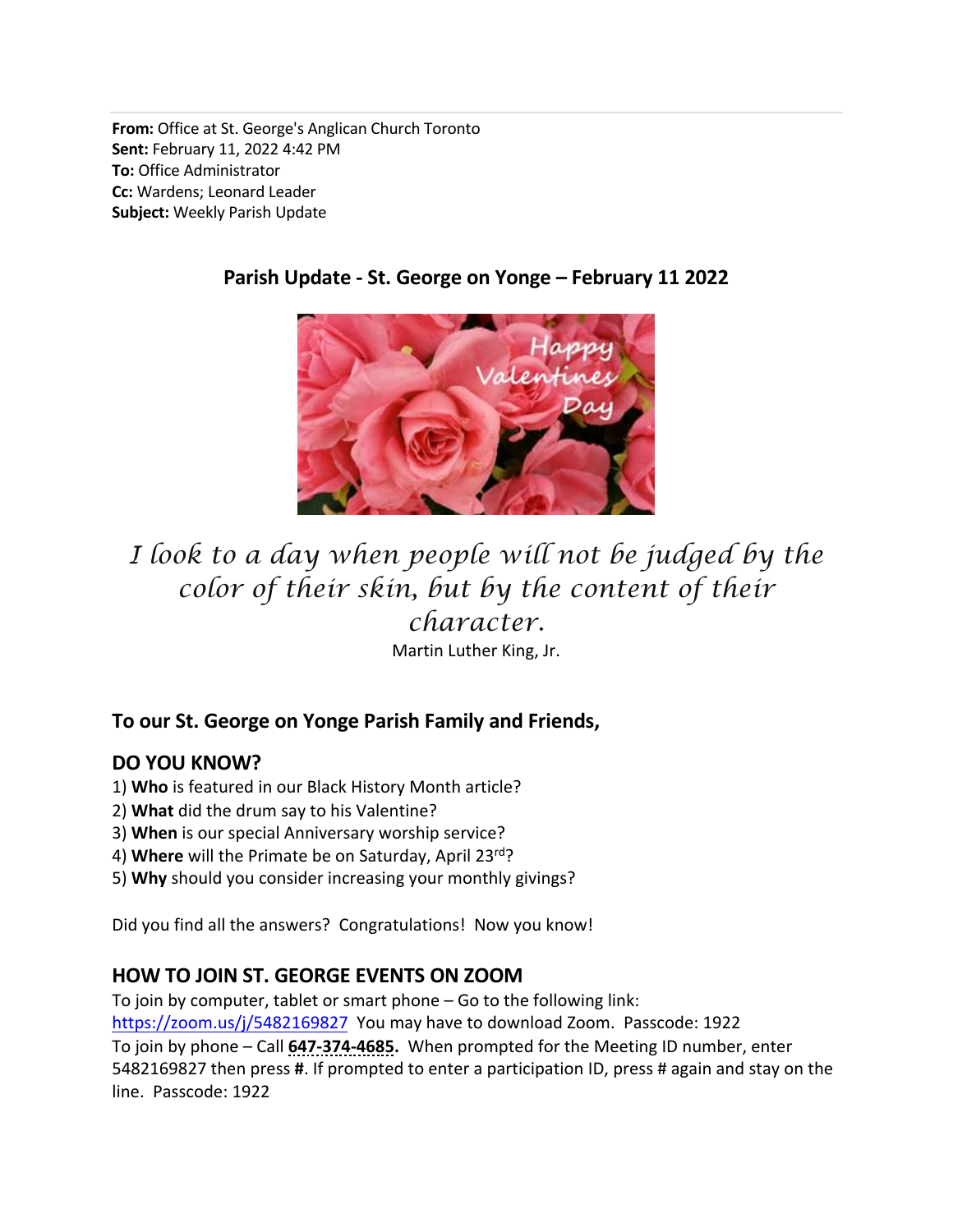Please find included this week

- $\bullet$  The bulletin for Sunday February 13<sup>th</sup> service
- Letter from the Bishop
- World Day of Prayer 2022 information
- 24,000 Acts of Kindness information

#### \*Please join us for Worship…Virtually

Our services will continue to be live streamed on Facebook at 10:00 each Sunday as well as being available afterwards to watch at any time. Only worship team members who have specific roles during services will be attend, and will follow all COVID-19 protocols.

This Sunday: Sixth Sunday after Epiphany.

#### CALENDAR OF EVENTS

| 2022           |                                          |               |            |
|----------------|------------------------------------------|---------------|------------|
| Feb 11         | First $100^{th}$ anniversary event – Who | By Zoom       | 7:00 p.m.  |
| <b>TONIGHT</b> | walked in Willowdale?                    |               |            |
| Feb 13         | Sixth Sunday after the Epiphany          | Facebook Live | 10:00 a.m. |
| Feb 13         | Special Coffee Hour                      | By Zoom       | 1:00 p.m.  |
| Feb 17         | <b>Evening Prayer</b>                    | By Zoom       | 7:30 p.m.  |
| Feb 20         | Seventh Sunday after the Epiphany        | Facebook Live | 10:00 a.m. |
|                | <b>Black History Month Service</b>       |               |            |
| Feb 24         | <b>Evening Prayer</b>                    | By Zoom       | 7:30 p.m.  |
| Feb 27         | Last Sunday after the Epiphany           | Facebook Live | 10:00 a.m. |
| March 3        | <b>Evening Prayer</b>                    | By Zoom       | 7:30 p.m.  |
| March 6        | First Sunday in Lent                     | Facebook Live | 10:00 a.m. |

# OUR FIRST 100TH ANNIVERSARY EVENT - "WHO WALKED IN WILLOWDALE?" TONIGHT - FRIDAY, FEBRUARY 11<sup>TH</sup> AT 7:00 P.M.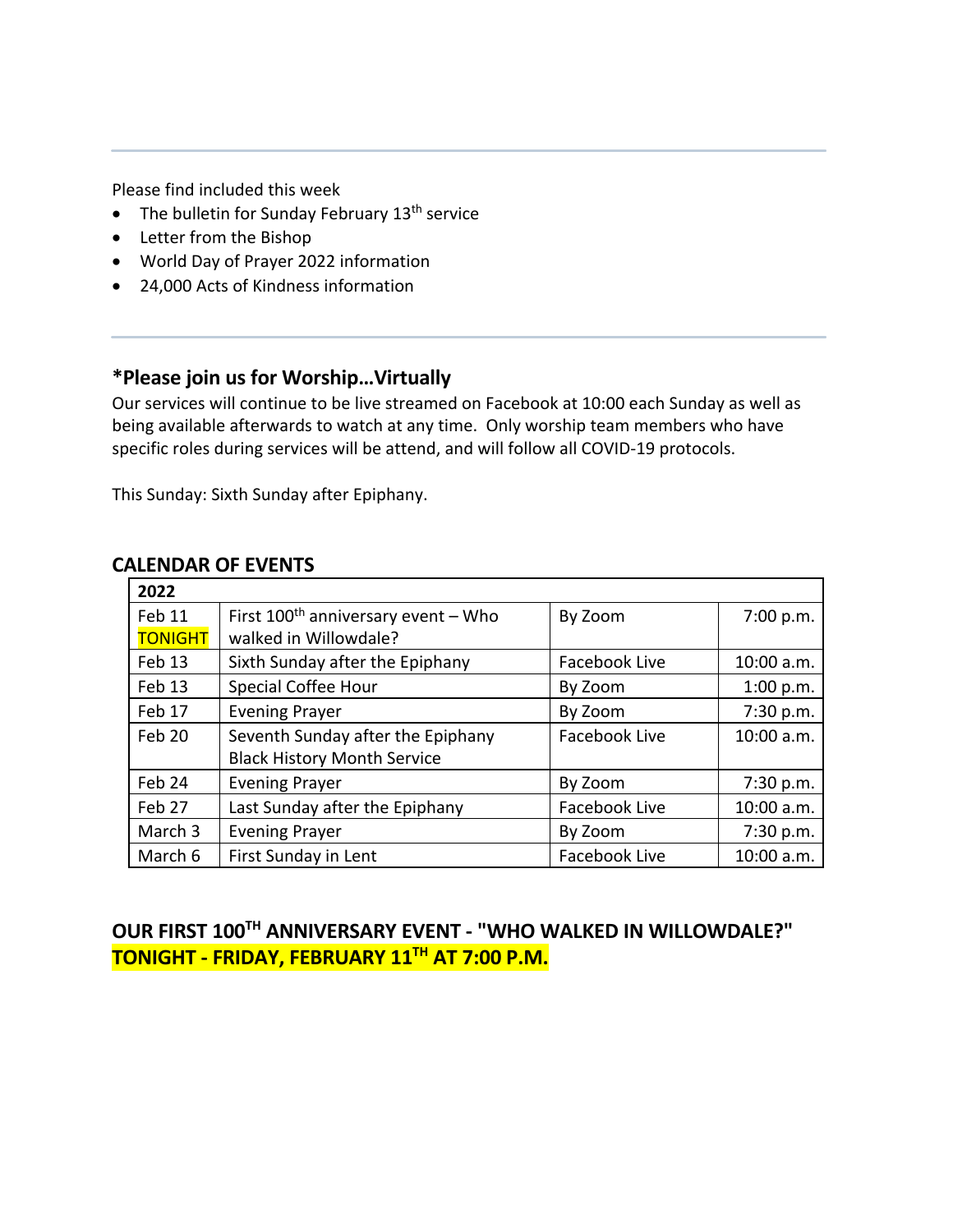

This presentation by local Toronto historian Richard Fiennes-Clinton will cover the history of the Willowdale neighbourhood. We'll meet some of the early inhabitants of the area, but also draw on stories and illustrations that show how much Willowdale has changed. Photographs from just before St. George on Yonge was established show us how the area was still farmland. Subsequent years brought residential development, and eventually turned Willowdale into the busy hub that it is today.

We will revisit some landmarks that long-time residents of Willowdale will remember, but will also be of interest to more recent newcomers, as it puts forward the sense of community that Willowdale is so well-known for.

Richard Fiennes-Clinton is a local historian who has operated his own tours and talks for several years, as well as working with some of the city's museums.

We have advertised this event in a few places including some Facebook pages for Willowdale and have interest from former parishioners who will be joining us. It is taking place on Zoom TONIGHT - Friday, February  $11<sup>th</sup>$  – 7:00 p.m.

Use the Zoom link at the beginning of this update.

Some comments from people planning on attending tonight. If you want to find out who they are, just join in.

- I attended cubs, scouts and rovers at 1st Willowdale and was married in the church by Canon Thompson.
- My parents moved to Churchill Avenue in 1951 and lived there until their passing in 2004/2011. I was born in 1956 and attended Sunday school and was active in the church until I married and moved away in the 80's. Canon John R. Thompson always said he "knew me before I was born" and Reverend Jack Adam married me and was a big inspiration in my life. My dad was a Sidesman for years; my mom played piano for the Sunday schools and was a Brownie leader for longer than she cared to remember! St. George's was an integral part of my growing up and many close friendships were forged there and continue to this day. My parents watched its formative, mid-century, years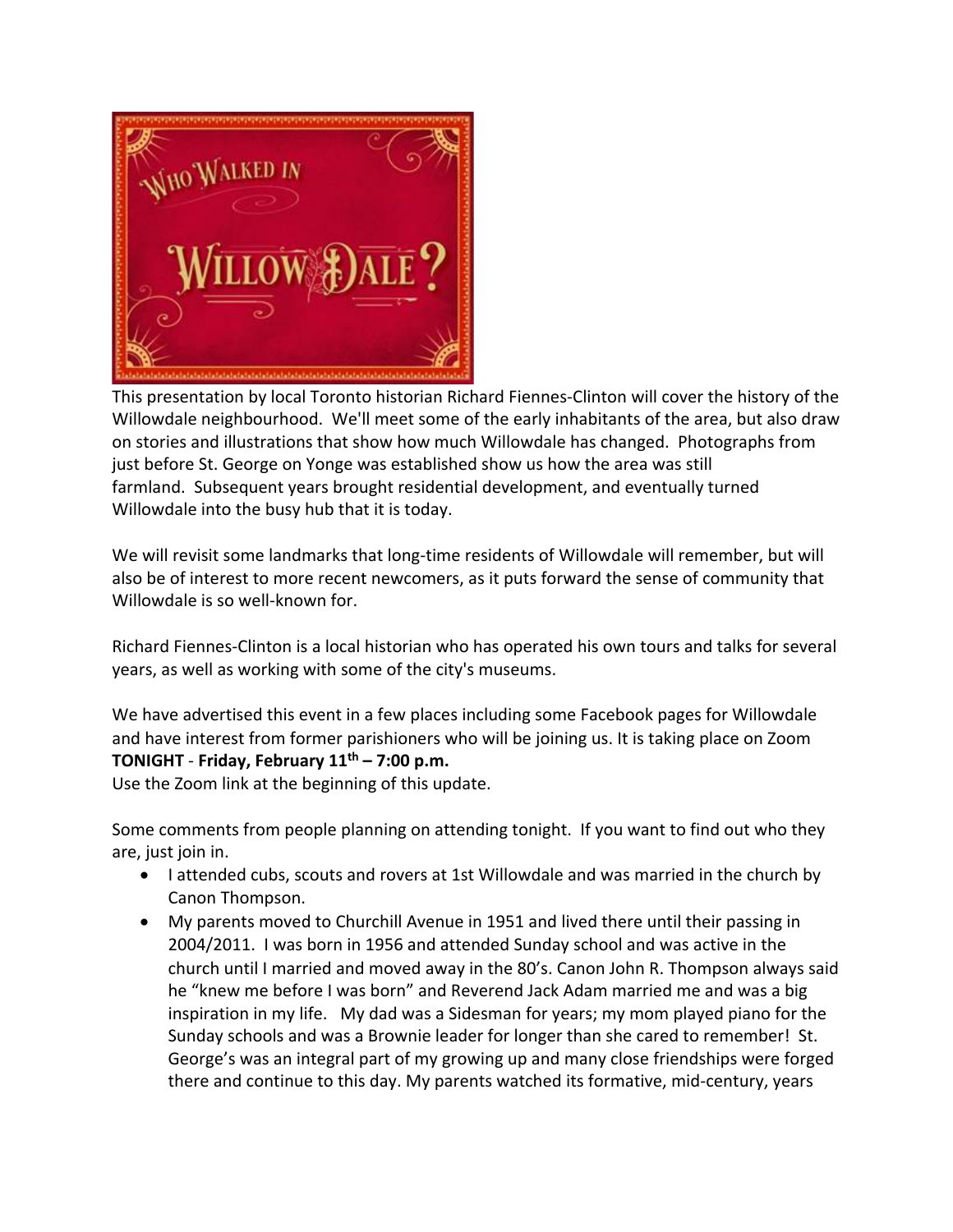and I watched as that church was torn down, something I still find heart-wrenching. Other than school, St. George's was our youth and a big part of our identity.

- Hi, I ended up in Willowdale in 1952 when I was 2 and left in 1974.
- Good Morning, I grew up on Ellerslie Avenue and attended St Georges for I think the first 12 years of my life. My Mom and Dad met in scouts there.
- I grew up in the area and remember going to St George's in my earliest years for Sunday school in the basement while the service was on upstairs.
- I was baptized in the basement of St. George's 75 years ago.

#### VIRTUAL SERVICE

The virtual service for February 13<sup>th</sup> is being streamed on the St. George on Yonge Facebook page at 10 a.m. ET: https://www.facebook.com/stgeorgeonyonge/

The entire video will also be available on the page immediately after. Please invite your friends and family to watch, pray, sing and react together while apart!

- \*The bulletin is attached.
- \* You can continue to access the service at https://stgeorgeonyonge.ca/sermons. Services for previous Sundays can be accessed from the website by clicking on Sermon Archive.

\* You can hear the sermon by calling the church phone number and choosing option 8.

#### BLACK HISTORY MONTH

As it is Black History Month, it is time to learn about some of the Black people who have been a part of building our country. Here is an article submitted by Doug Heyes.



#### Clotilda (Douglas) Yakimchuk

Clotilda Yakimchuk was born and raised in Whitney Pier, Nova Scotia. In 1954, she became the first Black graduate of the Nova Scotia Hospital School of Nursing in Dartmouth N.S.. She also received a post graduate midwifery diploma from Colony Hospital, Grenada, West Indies, a post graduate psychiatric nursing certificate from the Nova Scotia Hospital and a diploma in adult education from Saint Francis Xavier University.

Ms. Yakimchuk spent 50 years in the nursing profession. She began her career as Head Nurse of the Admission/Discharge Unit of the Nova Scotia Hospital. From there she moved to Grenada, West Indies, where she was the Director of Nursing at the Psychiatric Hospital. Ms. Yakimchuk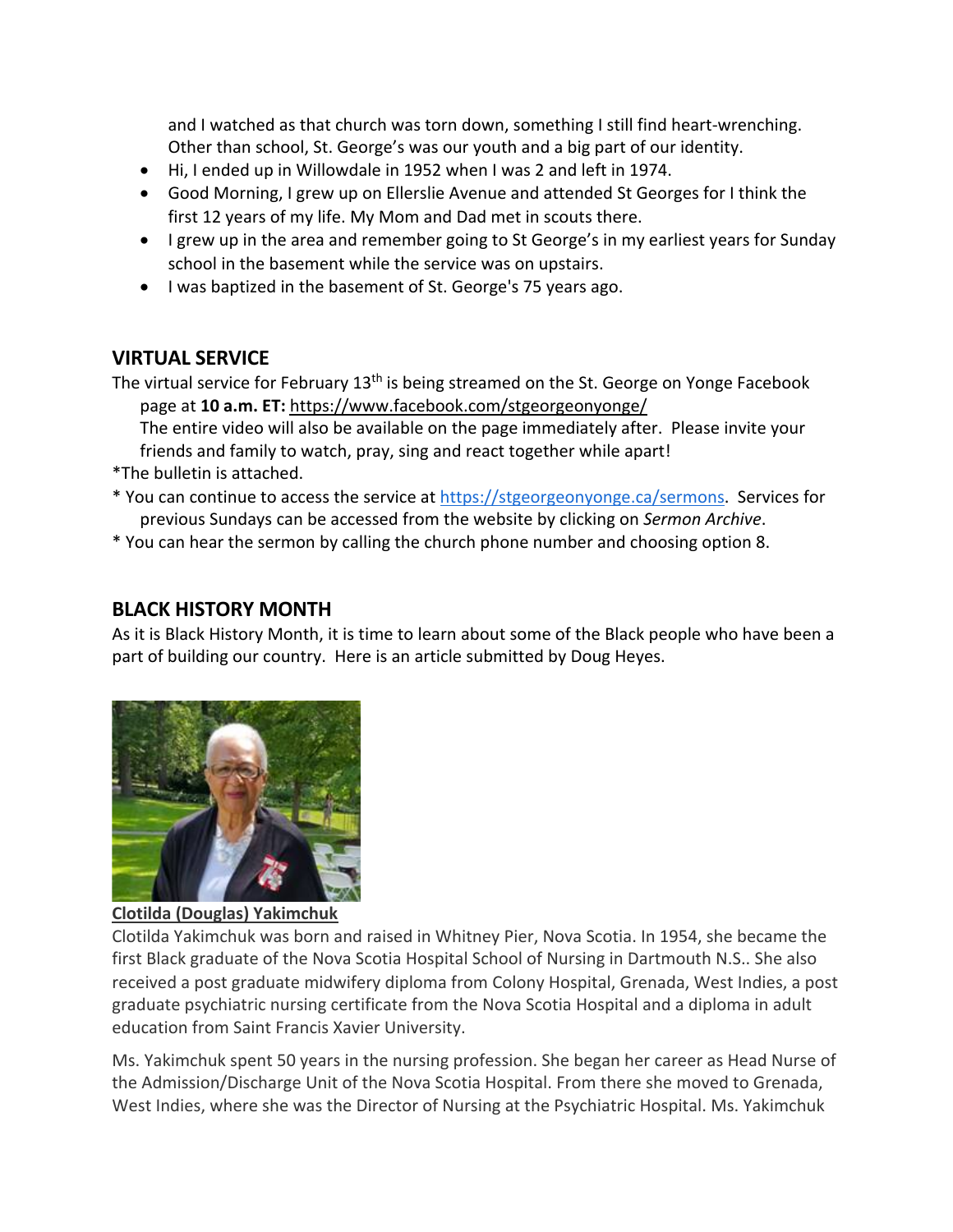moved back to Canada in 1967, where she took a position as Staff Nurse at the Sydney City Hospital. She later became Nursing Supervisor and later Director of Staff Development at the Cape Breton Hospital. She then served as Director of Education Services at the Cape Breton Regional Hospital until her retirement from nursing in 1994.

She served as President of the Registered Nurses' Association of Nova Scotia (now known as The College of Registered Nurses of Nova Scotia). Notably, she is this organization's only elected Black president in 100 years of the organization history to date. She is a proponent of education and lifelong learning and was an exceptional role model to the many nurses who followed in her path. In addition to her work as President, she served on numerous national, provincial and local committees and working groups.

As founding president of the Black Community Development Organization in Nova Scotia, Clotilda Yakimchuk led the movement to provide affordable housing in low-income communities and improved living facilities for seniors.

# WILLOWDALE KINDNESS MOVEMENT



February 17th is International Random Acts of Kindness Day. The newly launched Kindness Portal: www.WeLoveWillowdale.ca will have a roll out plan in the coming days. They will be drafting an email invitation with graphics that they hope we will share with our respective communities as an invitation to join this movement. The goal is to reach 24,000 Acts of Kindness. Please see information attached.

# WORLD DAY OF PRAYER (WDP)

Message from Ann Dilby, Area Convenor, World Day of Prayer For many years your congregation has been part of World Day of Prayer. We invite you to join in Prayer with our friends around the world from Northern Ireland, England and Wales. Blessings.

Given that many churches and communities will be unable to gather in person for World Day of Prayer 2022, the Women's Inter-Church Council of Canada (WICC) has produced a free onehour recording, which may be accessed at http://www.wicc.org The service was written by the WDP committee of England, Wales and Northern Ireland on the theme: I Know the Plans I Have for You (Jeremiah 29:1-14). People are encouraged to donate to WDP through the WICC website (http://wicc.org/donations/). Online donors get an immediate tax receipt emailed to them for any amount. This method also reduced operational costs for WICC. People can mail a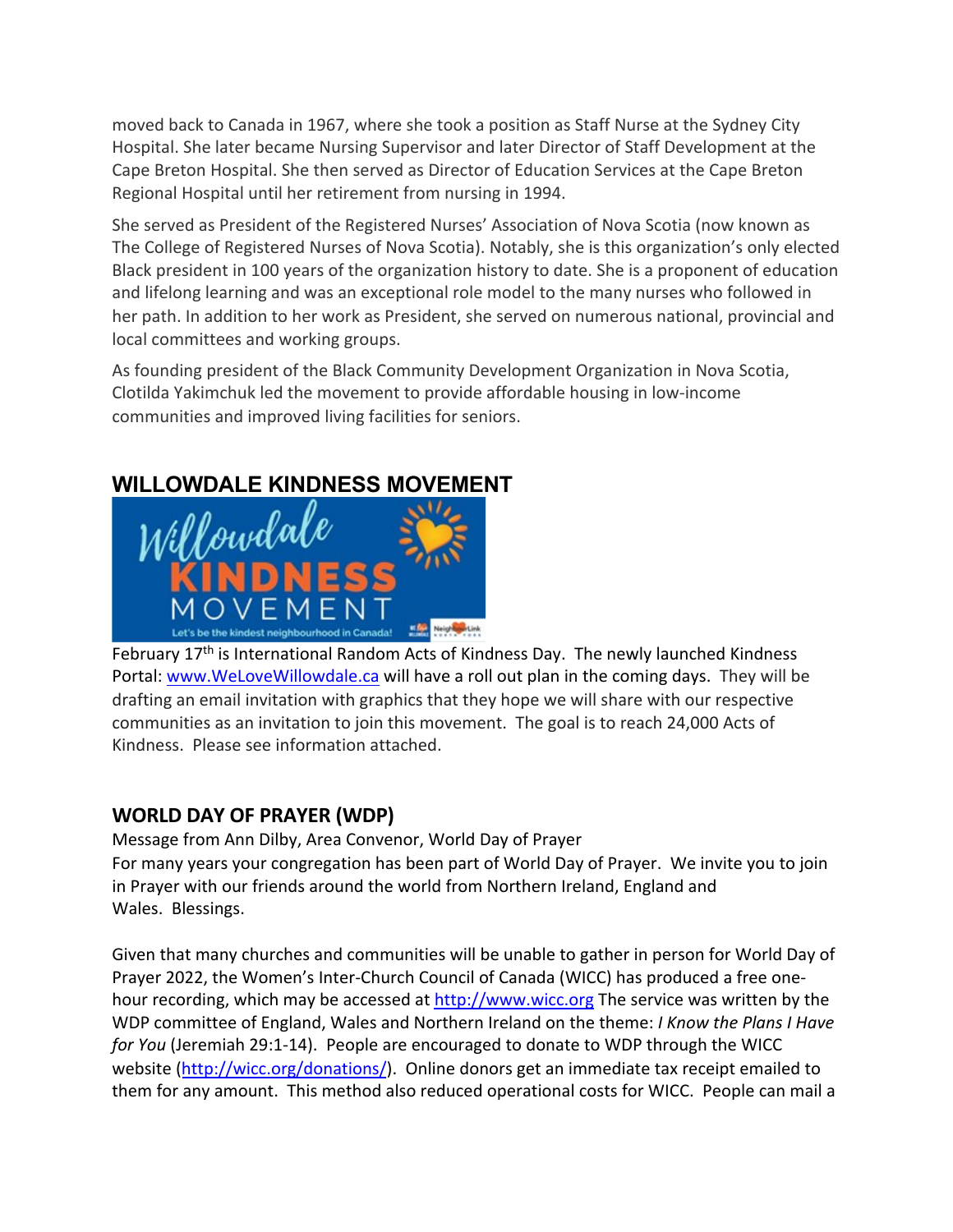cheque directly to the WICC office – include your mailing address if it's not on the cheque so they can send a tax receipt. The address is 47 Queens Park Cr. East, Toronto, ON M5S 2C3. To donate by text, use 647.953.557 on your smart phone.

## EVENING PRAYER WITH THE PARISH FAMILY



Join us for evening prayer by Zoom. Thursday evenings – next service is on – February  $17<sup>th</sup>$ Time 7:30 to 8:00 p.m. An opportunity to invite family and friends interested in evening worship. Interested in being a reader? Please respond to this weekly update or call Rev. Leonard at 416 225-1922 x515. Use the Zoom link at the beginning of this update.



#### WILLOWDALE MPP HALTS CITY AT-RISK HOUSING

The city of Toronto has built several modular, small apartment complexes around the city on vacant land to house, and offer support as needed, for individuals who have no place to live other than the streets and parks etc. of our neighborhoods. One such complex was planned to be built and opened in December 2021 in the Willowdale and Cummer area. The modular units have been built and delivered to the city but Willowdale MPP Stan Cho has taken it upon himself, at the urging of a small group of vocal and loud NIMBY complainers, to stop the development from occurring. It is his wish that the homeless and at-risk individuals that this project was designed to help remain attempting to survive in the cold and snow that we have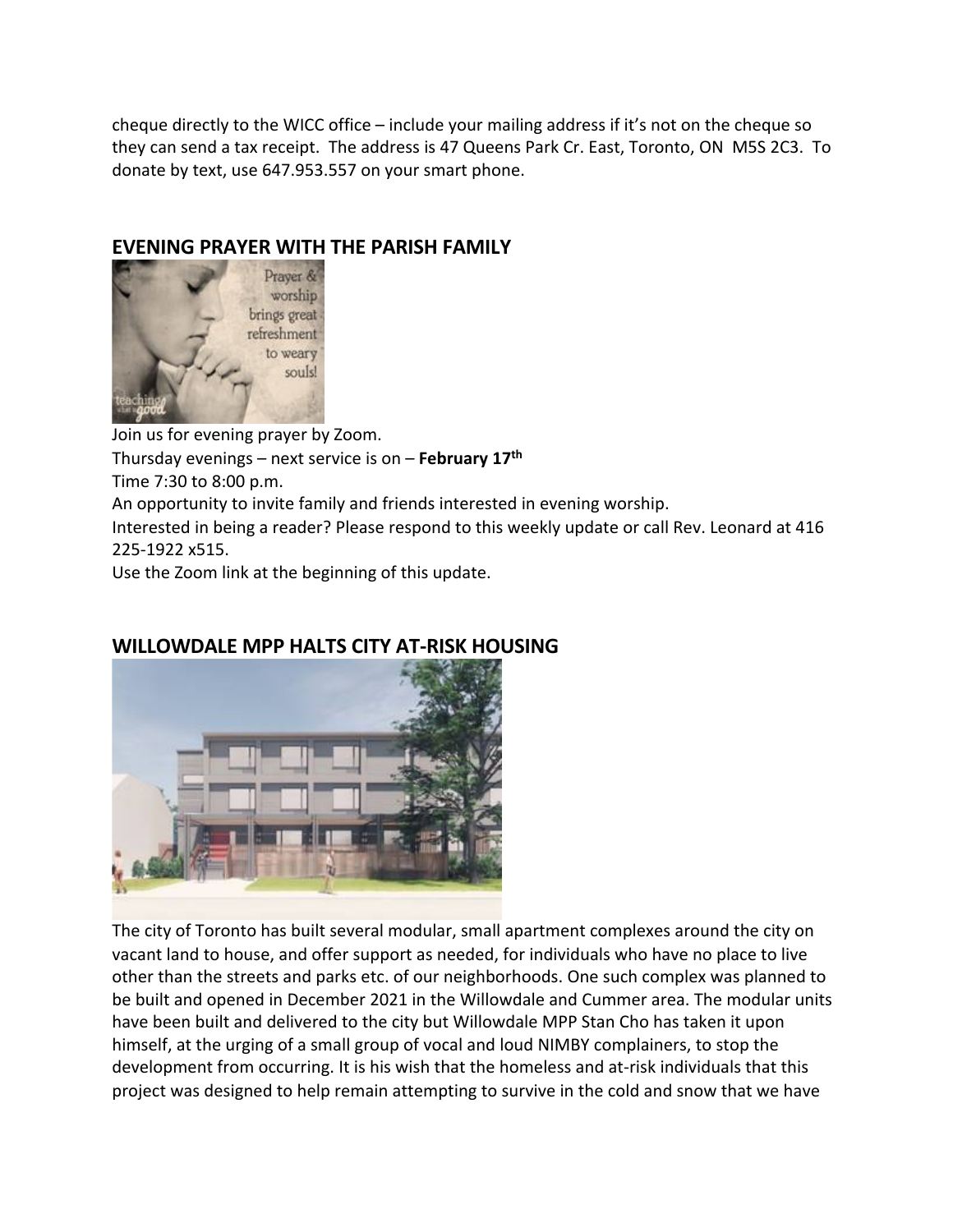all seen since December. He has heard how a few people feel about this issue, but if you want to let him know how others feel, he can be reached through (416)733-7878 or at https://www.stanchompp.ca/. You can also reach his political leader, Doug Ford, at (416)745-2859 or at https://www.fordmpp.ca/. Remember that all of us together are Stan's 'boss'. He has pledged to serve all the residents of Willowdale whether they have a physical address or not. He might need to be reminded of that before he comes to your door this spring asking you to give him a job again. Doug Heyes

SAVE THE DATE

St. George on Yonge will celebrate our 100th Anniversary with a special worship service to be held on Saturday,

April 23rd, St. George's Day. Our Primate, the Most Rev. Linda Nicholls will be the celebrant and preacher. Please reserve the date, watch for details and invite former parishioners, family members and neighbours to join us. Anyone who would like to be added to our Friends contact list should communicate with the office (office@stgeorgeonyonge.ca).

VIRTUAL COFFEE HOUR – Sunday, February  $13<sup>th</sup>$  at 1:00 p.m.



Coffee is optional

Come and join us for our virtual Coffee hour on Sunday, February  $13<sup>th</sup>$  at 1:00 p.m.

With the state of the pandemic, at this time, social events probably won't be allowed for quite some time. In order to connect and share stories, tales of what we are up to, etc. we would like to continue our virtual social events and hope to have more people join us. All are welcome.

Members of the Parish's anti-bias/anti-racism/inclusivity mission launch group will be hosting; leading a conversation about the mission, and asking for people's responses and ideas where the parish should go from here with the mission statement. Join us for the hour; join us for a few minutes.

Use the Zoom link at the beginning of this update.

# CHILDREN AND YOUTH MINISTRY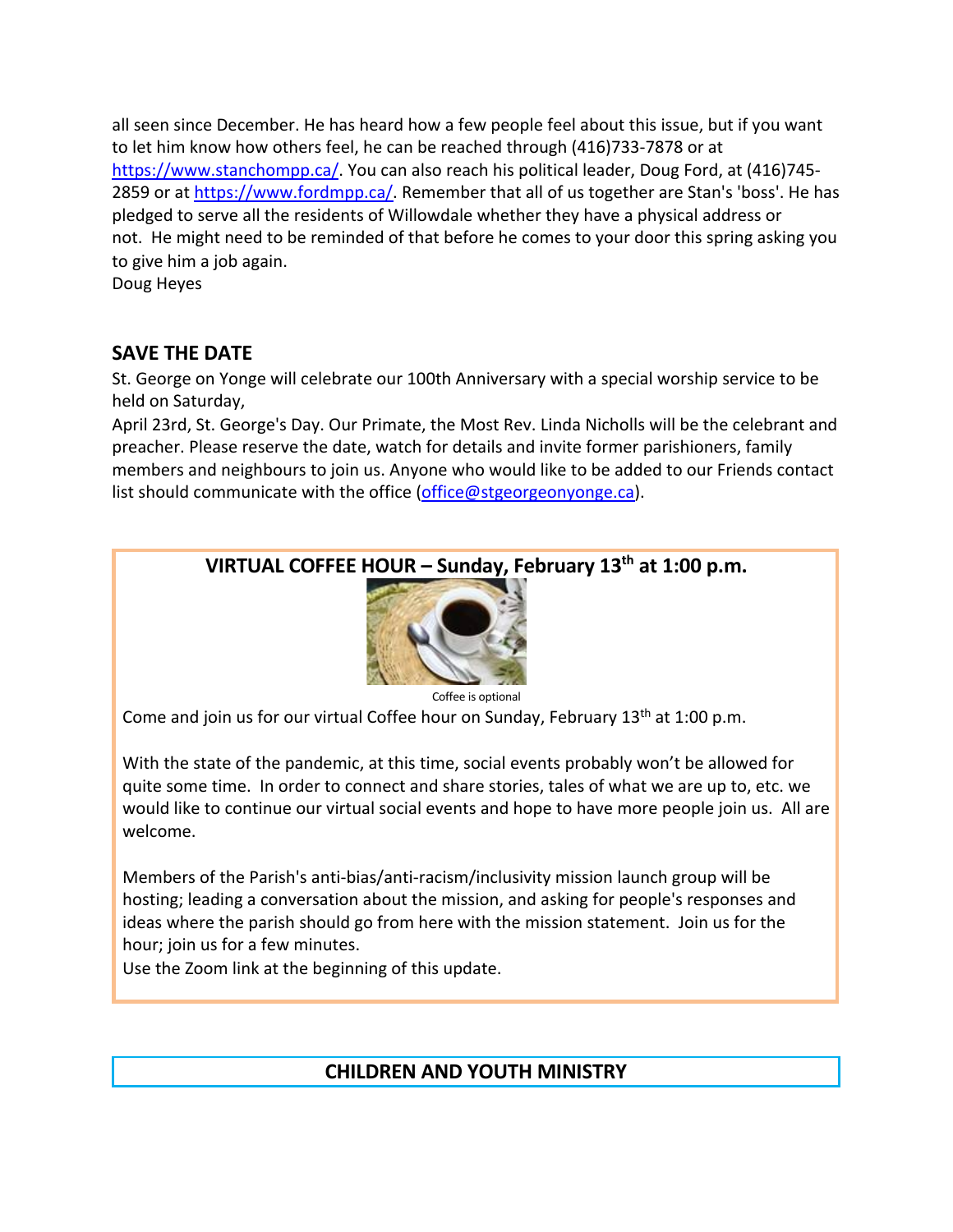

Please note that there will not be any children's programs in February. Program sessions for both groups will resume on March  $6<sup>th</sup> - 12:30$  for the 6-11 and 1:00 for the 3-5 year olds.

You can reach me at: Kathy: fambail@hotmail.com

# PHOTO GALLERY



Wisteria on a house in London, England Photographer Jessica Studd







Beautiful street in Lesbos, Greece Photographer Costas Stematellis

Do you have any pictures of interest that we could share? Please submit them to the office for consideration. \* \* \* \*

#### **CELEBRATIONS**

Any birthdays coming up in February? March? Any other special celebrations coming up? Just let the office know so we can wish you blessings on your special days.

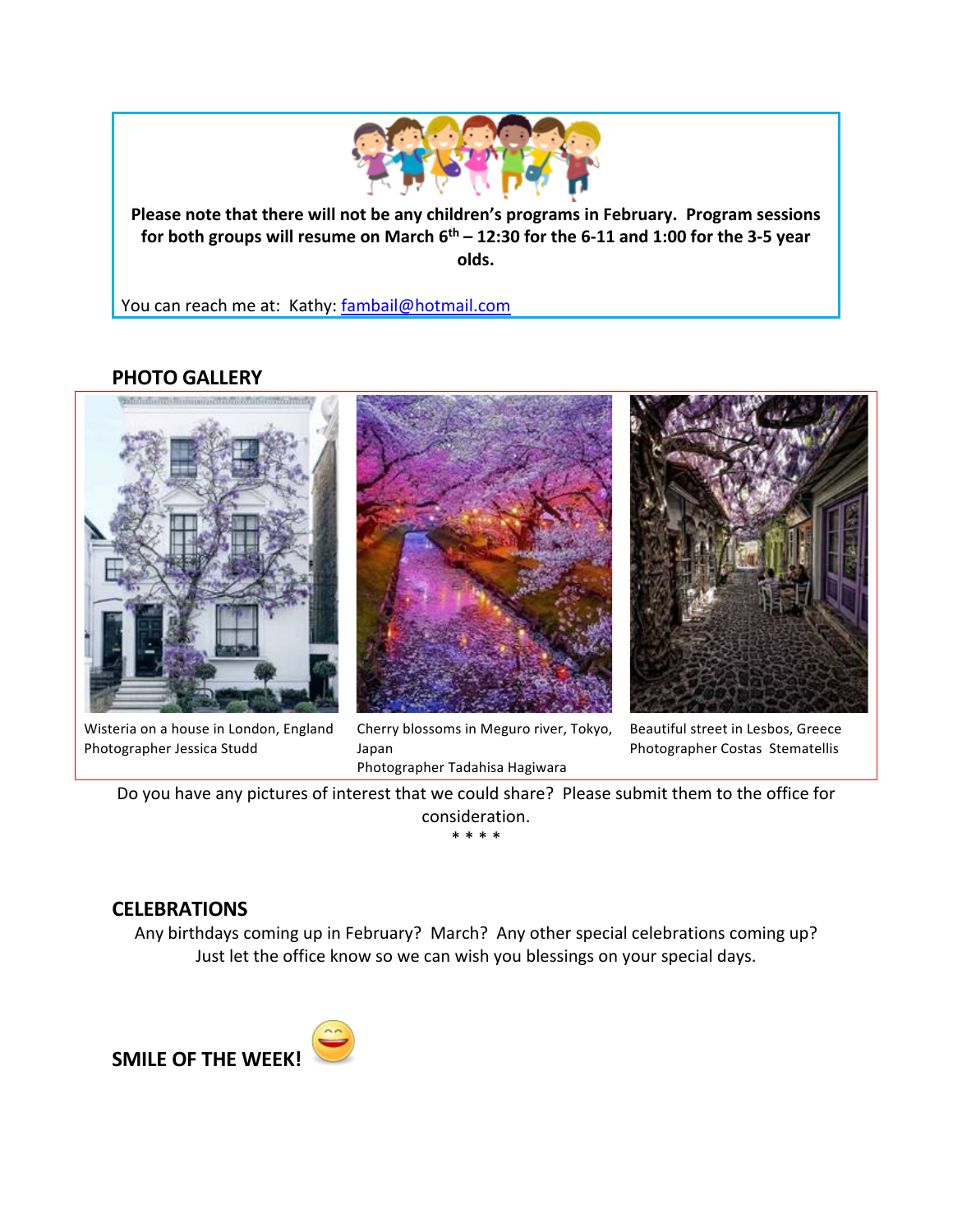In these times, things that make us smile are very important. Do you have something that could make someone else smile? Please submit anything you have to the office for consideration. \* \* \* \*

We Remember in Prayer Today and This Week . . . Congregation Cycle Robin & The Rev. Carol F Rev. Sr. Constance Joanna G Dilip G Eleanor G Ferdinand G



"Blessed are those who trust in the Lord, whose trust is the Lord."

Jeremiah 17:7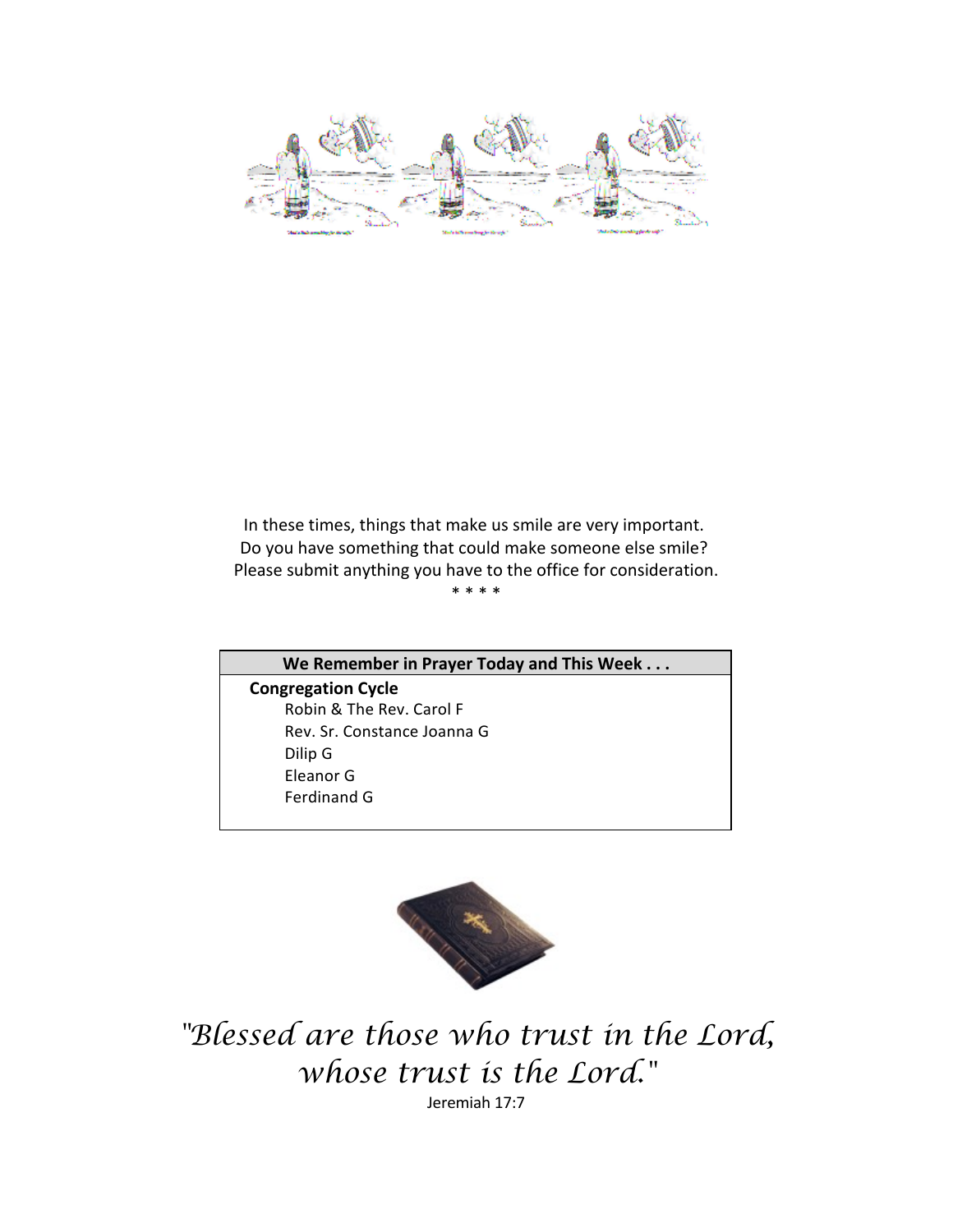# ONGOING REMINDERS

#### TERRITORIAL ACKNOWLEDGEMENT

This is the Land Acknowledgement that has been adopted by St. George on Yonge: The land on which we gather is the traditional territory of the Huron-Wendat, Haudenosaunee (ho-den-oh-show-nee) and Anishinabek (ah-nish-nah-bek) Nations, and the Mississaugas of the Credit First Nation. This territory was the subject of the Dish With One Spoon Wampum Belt Covenant, an agreement between the Iroquois Confederacy and the Ojibwe and allied nations to peaceably share and care for the resources around the Great Lakes. This territory is also covered by the Toronto Purchase. Today, Toronto is home to many Indigenous people from across Turtle Island.

We recognize the enduring presence of Indigenous peoples connected to and on this land. We are grateful for the opportunity to gather on this territory and work in this community, and we commit ourselves to the work of reconciliation with Indigenous peoples.

#### *<u>STEWARDSHIP</u>*

The 'official' season for giving is now over, and family, friends, and charitable organizations are rejoicing in the gifts they received. And we rejoice in the greatest gift of all, the baby born on Christmas Day more than 2,000 years ago. Jesus' impact on the world, and the Christian church that grew to proclaim the Gospel, have been a major force for good throughout the world.

Close to home, St. George on Yonge is also a force for good, and throughout the pandemic has maintained worship services (sometimes virtual, sometimes in-person, sometimes both at the same time, and virtual only at this time), and provided pastoral support and programs that people rely on. This has continued in spite of a sharp drop in income, and a growing gap between income and outgo. Essential repairs can't be done because of the lack of funds. Our Priest, Administrator, Music Director and custodian continue to deliver 120% in spite of this, but to describe the situation as stretched is an understatement.

Please think about your gift to St. George in an intentional and prayerful way. The note below on 'Donation Options' has some very useful information to help you with your decision.

#### DONATION OPTIONS

 If you are not already donating using PAR, please seriously consider using this method of intentional giving, using safe, secure and automatic debit; it's very flexible, you can change or withdraw your commitment at any time. Commit to a manageable amount, and top it up with an additional offering if you experience a windfall. Regarding PAR or any other form of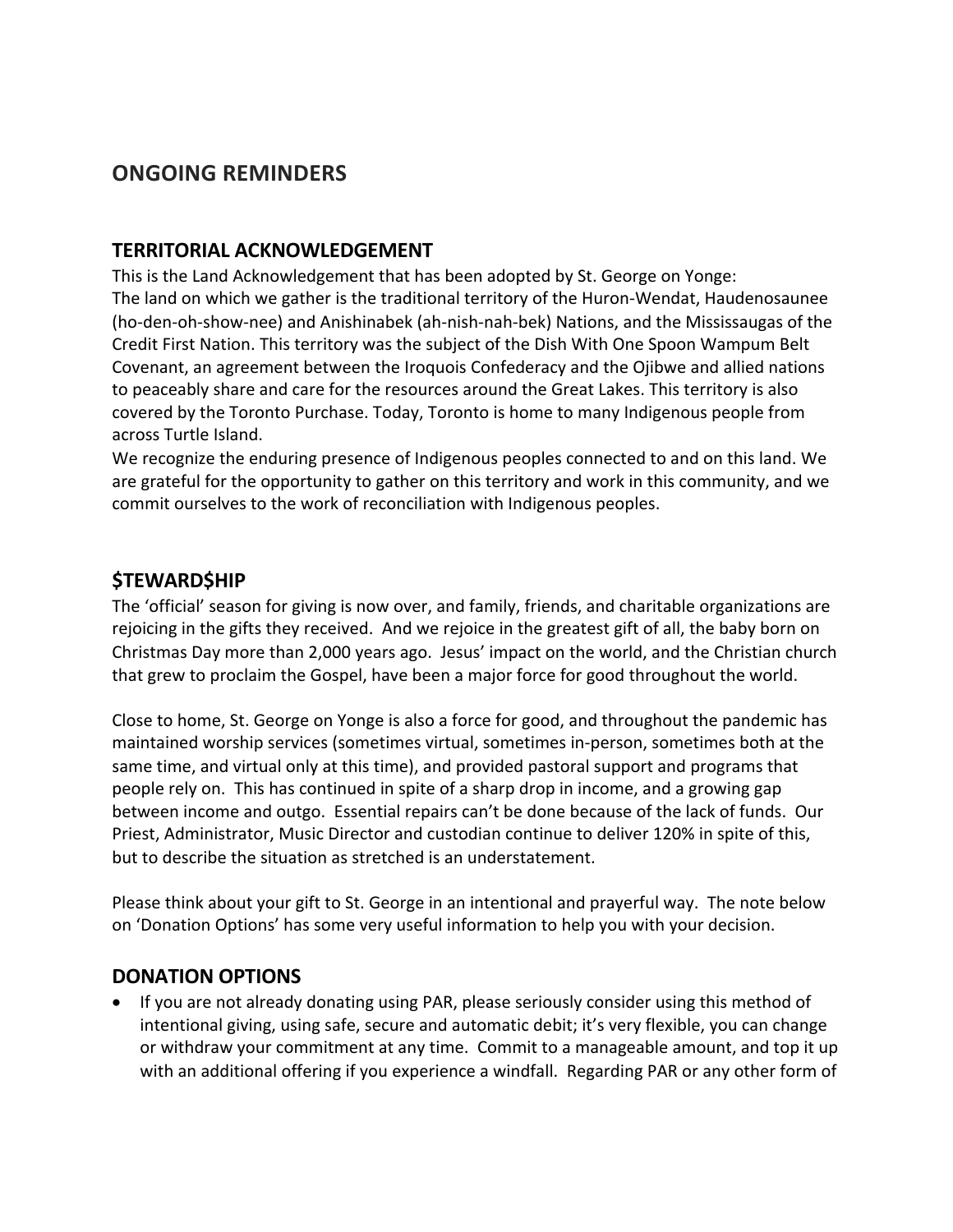donation, please contact Envelope Secretary Anne Baillie at family.baillie@sympatico.ca or 416-225-2570 and she will be happy to give you more information and assist you.

- Cheques can be mailed or dropped off at the Church in person. The Office Administrator is here on Tuesdays, Thursdays and Fridays during office hours; just phone or email first to set up a time for the drop off. If you're able to drop off in person, we also accept good oldfashioned cash – even coins (but please no pennies).
- At the Sunday services the collection plate will be at the back of the church. Due to COVID protocols it won't be passed around. Please deposit your donation as you enter the Sanctuary.
- Donations can also be made online with a credit card through CanadaHelps (even though there is a 3.75% charge to the parish, all donations are gratefully received).



#### VACCINE POLICY FROM THE DIOCESE

On September 17, 2021 the Diocese issued a new policy, for the protection of all individuals who enter the church buildings, including any church property outside as well, or, who come in contact with church staff carrying out activities on behalf of or representing the Anglican Church in the Diocese at this time.

This policy applies to every bishop, priest, deacon, and lay person under the jurisdiction of the Diocesan Bishop of the Diocese of Toronto engaged as an office holder, Employee, service provider, or Volunteer. For further clarification, it applies to those appointed or hired to work in the Church, and Volunteers at all levels of the Diocese before they can be allowed to start their activity or duty.

Proof of vaccination can either be shown to a warden in person at the church, or over Zoom. Please do not email us your vaccination certificate as proof, as it is not a secure form of communication.

Thank you in advance for doing your part to keep everyone safe by complying with the diocesan policy.

Aili Maki and Doug Heyes



# OLD EYE GLASSES TO DONATE?

Do you have old eye glasses lying around that no one is using and don't know what to do with them? We have your solution. If you drop them off at the church Doug Heyes has a location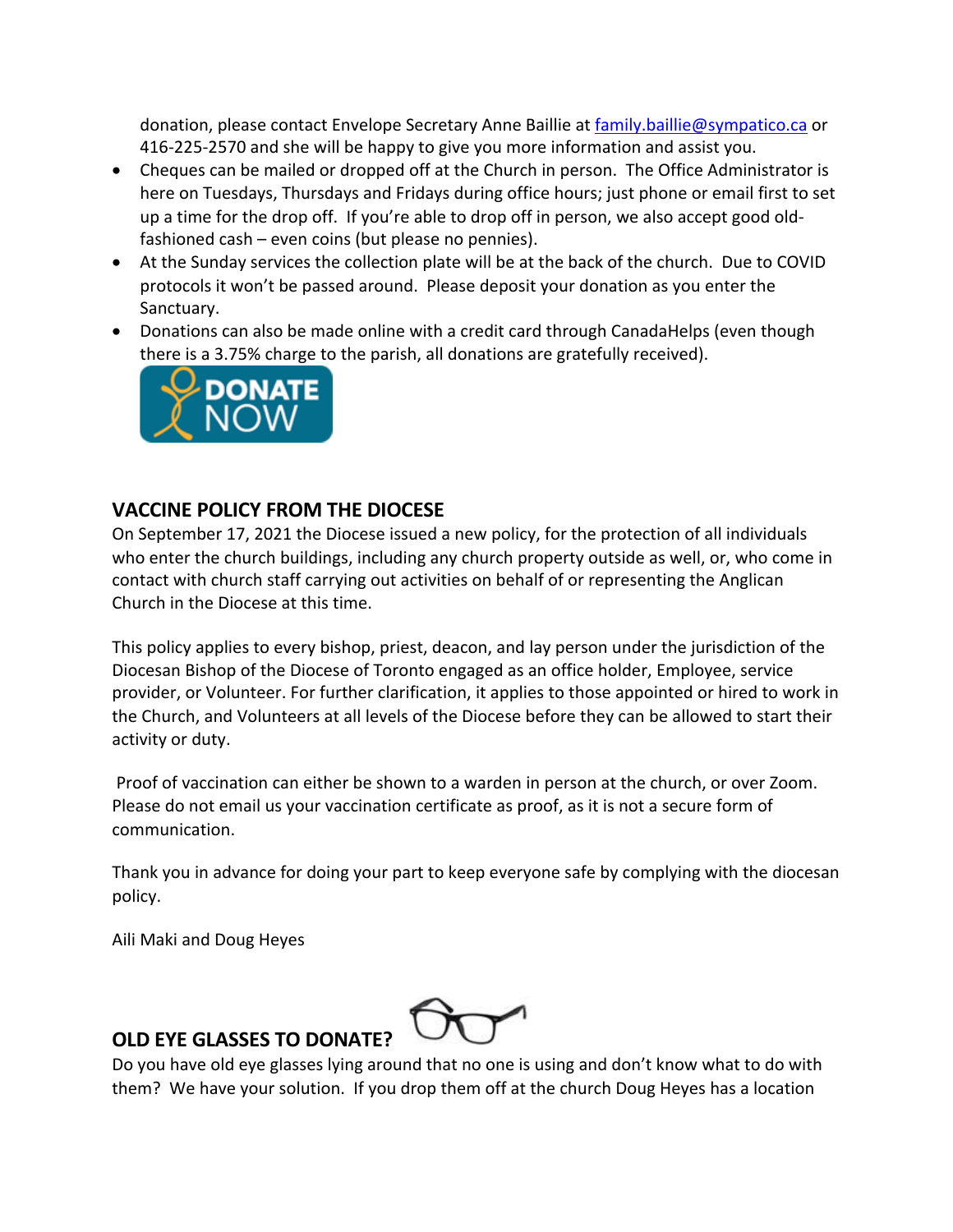that takes donated glasses. After they sanitize the glasses they are donated to developing countries. You can bring them to church once we resume in-person services, or drop them off in the mail box by the Yonge street entrance. Please put a note with them that they are being donated.

Thank you for the many pairs of eyeglasses already donated. If the desire to support those in developing countries continues, more deliveries will be made, so keep them coming.  $64$  pairs to date have been donated!

# HOW TO BOOK A COVID-19 VACCINE



#### https://covid-19.ontario.ca/book-vaccine/

Vaccines save lives. Let's all do our part. This link is for anyone needing a first or second dose or a booster for those eligible. Thank you.

# HOW TO DOWNLOAD ONTARIO'S NEW COVID-19 VACCINE PASSPORT OR QR CODE

To access the QR code, go to Ontario's COVID-19 vaccination record site, enter your health card information, date of birth and postal code. When you get to the next page, select 'proof of vaccination'. Then, select 'Download your enhanced vaccine certificate'. This should be followed by another screen pop-up that will display the QR code. The code will be labelled with your full name, date of birth and the dates of your vaccinations as well as the types of vaccines you received.

You can print out the QR code document if you prefer carrying it physically, but make sure not to fold or crease the QR code portion as it may become difficult to read. You can also store the code in your smartphone as a PDF by emailing it to yourself.

If you're an iPhone user, you can save it to your Apple Health app by opening your camera and hovering over the QR code. When your phone scans the code, it'll open up the document that you can save on your app.

If you received one or more of your doses of the COVID-19 vaccine outside of Ontario, the government says you must contact your local public health unit for proper documentation. The province says that "proof of vaccination may also include a vaccination receipt from another jurisdiction that shows the holder is fully vaccinated against COVID-19."

If you aren't vaccinated or are only partially vaccinated, Ontario says you won't be able to enter businesses and organizations where proof of vaccination is required. This includes indoor dining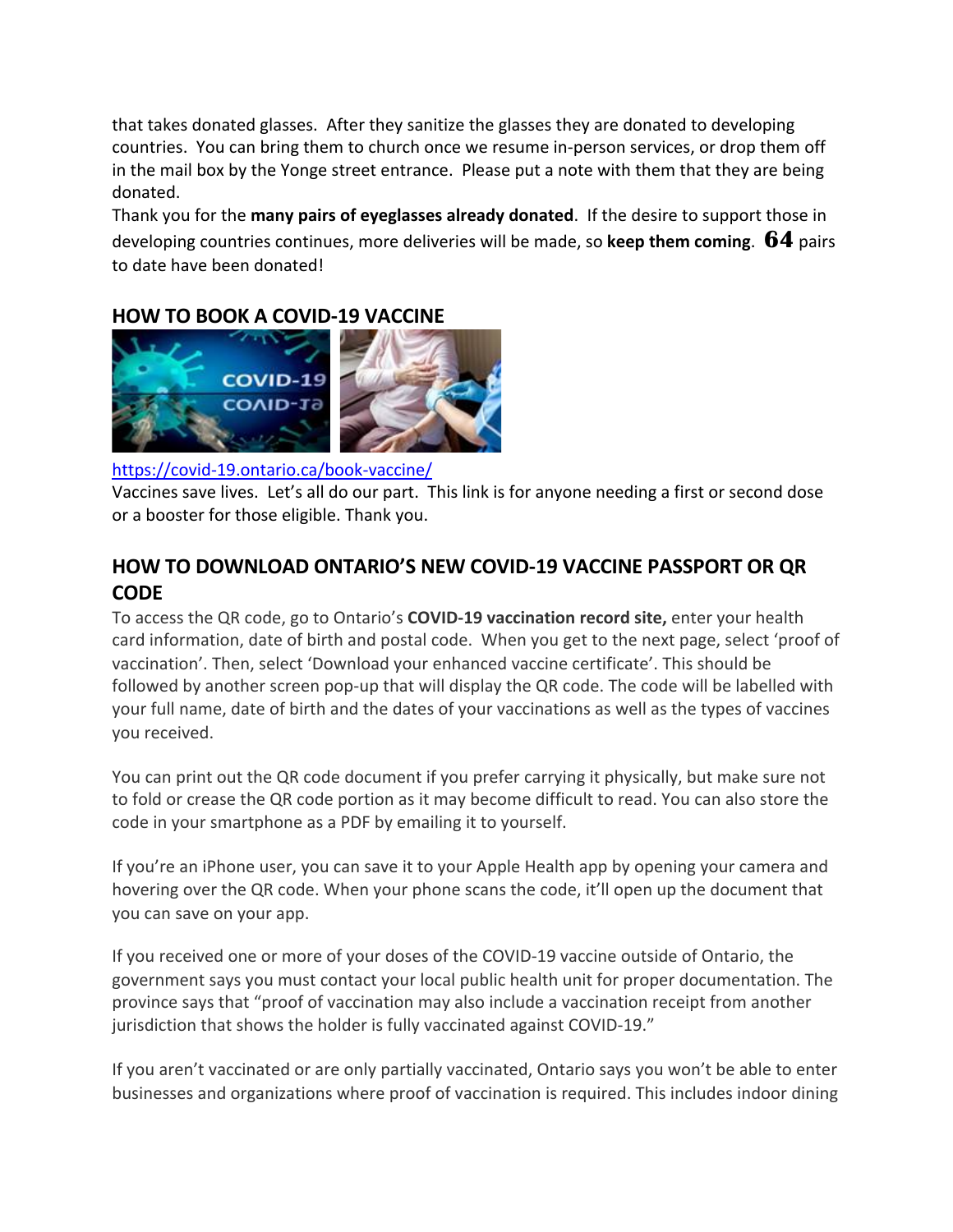at restaurants, gyms, theatres, sports and entertainment venues and other non-essential businesses. The same site for downloading your enhanced vaccine certificate can also be used to book your vaccine appointment.

## THANK YOU FOR HELPING TO SAVE GOD'S CREATURES GREAT AND SMALL



With the necessity of wearing masks, if you are using disposable ones, please cut the elastic/ribbons before disposing of them properly; some ribbons can simply be pulled free of the mask. Animals, birds, fish, etc. can get caught up in the elastic. Don't forget to cut the plastic rings of can holders too. Please say no to plastic straws… there are many alternatives out there now. And please use reusable bags when possible.

If you have the opportunity to share this message, please do so. The more people we make aware of this, the better off God's creatures may be. Thank you.

## CHURCH CONTACT INFORMATION

In these COVID-19 times, anyone needing to be at the church, for any reason, must sign in and out of a log book as required by public health directives for contact tracing. People must inform Rev. Leonard, the Office Administrator or a Churchwarden, before visiting St. George.

# OFFICE HOURS

The Church Office is officially closed to the public at this time because of COVID restrictions. We will be checking emails as well as phone messages so please don't hesitate to reach out when needed.

The church phone number is (416) 225-1922.

| Office                                       | Ext. 501 | office@stgeorgeonyonge.ca         |
|----------------------------------------------|----------|-----------------------------------|
| Rev. Leonard Leader                          | Ext. 515 | leonard.leader@stgeorgeonyonge.ca |
| Michael Leach                                | Ext. 504 |                                   |
| Prayer Requests - Margie Lyttle 416-512-6265 |          | mmlyttle@hotmail.com              |

#### IMPORTANT LINKS

For regular updates on COVID-19 from Toronto Public Health, or for updates on the impact of COVID-19 on City services, please visit www.toronto.ca/covid19. This link will also connect you to Provincial and Federal information.

For information and updates from the Diocese, please visit www.toronto.anglican.ca